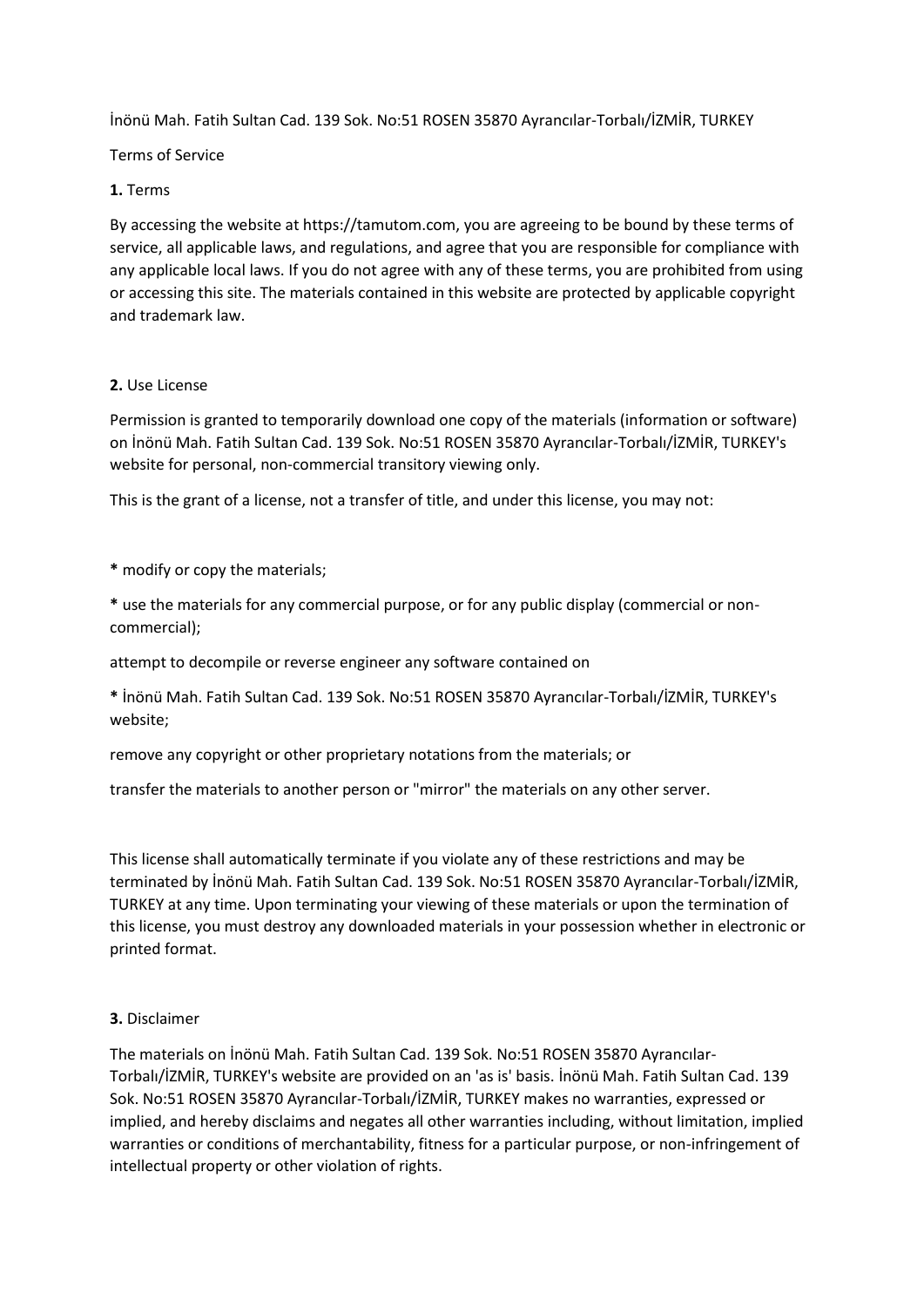Further, İnönü Mah. Fatih Sultan Cad. 139 Sok. No:51 ROSEN 35870 Ayrancılar-Torbalı/İZMİR, TURKEY does not warrant or make any representations concerning the accuracy, likely results, or reliability of the use of the materials on its website or otherwise relating to such materials or on any sites linked to this site.

## **4.** Limitations

In no event shall İnönü Mah. Fatih Sultan Cad. 139 Sok. No:51 ROSEN 35870 Ayrancılar-Torbalı/İZMİR, TURKEY or its suppliers be liable for any damages (including, without limitation, damages for loss of data or profit, or due to business interruption) arising out of the use or inability to use the materials on İnönü Mah. Fatih Sultan Cad. 139 Sok. No:51 ROSEN 35870 Ayrancılar-Torbalı/İZMİR, TURKEY's website, even if İnönü Mah. Fatih Sultan Cad. 139 Sok. No:51 ROSEN 35870 Ayrancılar-Torbalı/İZMİR, TURKEY or a İnönü Mah. Fatih Sultan Cad. 139 Sok. No:51 ROSEN 35870 Ayrancılar-Torbalı/İZMİR, TURKEY authorized representative has been notified orally or in writing of the possibility of such damage. Because some jurisdictions do not allow limitations on implied warranties, or limitations of liability for consequential or incidental damages, these limitations may not apply to you.

# **5.** Accuracy of materials

The materials appearing on İnönü Mah. Fatih Sultan Cad. 139 Sok. No:51 ROSEN 35870 Ayrancılar-Torbalı/İZMİR, TURKEY's website could include technical, typographical, or photographic errors. İnönü Mah. Fatih Sultan Cad. 139 Sok. No:51 ROSEN 35870 Ayrancılar-Torbalı/İZMİR, TURKEY does not warrant that any of the materials on its website are accurate, complete, or current. İnönü Mah. Fatih Sultan Cad. 139 Sok. No:51 ROSEN 35870 Ayrancılar-Torbalı/İZMİR, TURKEY may make changes to the materials contained on its website at any time without notice. Howeve İnönü Mah. Fatih Sultan Cad. 139 Sok. No:51 ROSEN 35870 Ayrancılar-Torbalı/İZMİR, TURKEY does not make any commitment to update the materials.

## **6.** Links

İnönü Mah. Fatih Sultan Cad. 139 Sok. No:51 ROSEN 35870 Ayrancılar-Torbalı/İZMİR, TURKEY has not reviewed all of the sites linked to its website and is not responsible for the contents of any such linked site. The inclusion of any link does not imply endorsement by İnönü Mah. Fatih Sultan Cad. 139 Sok. No:51 ROSEN 35870 Ayrancılar-Torbalı/İZMİR, TURKEY of the site. Use of any such linked website is at the user's own risk.

## **7.** Modifications

İnönü Mah. Fatih Sultan Cad. 139 Sok. No:51 ROSEN 35870 Ayrancılar-Torbalı/İZMİR, TURKEY may revise these terms of service for its website at any time without notice. By using this website you are agreeing to be bound by the then current version of these terms of service.

## **8.** Governing Law